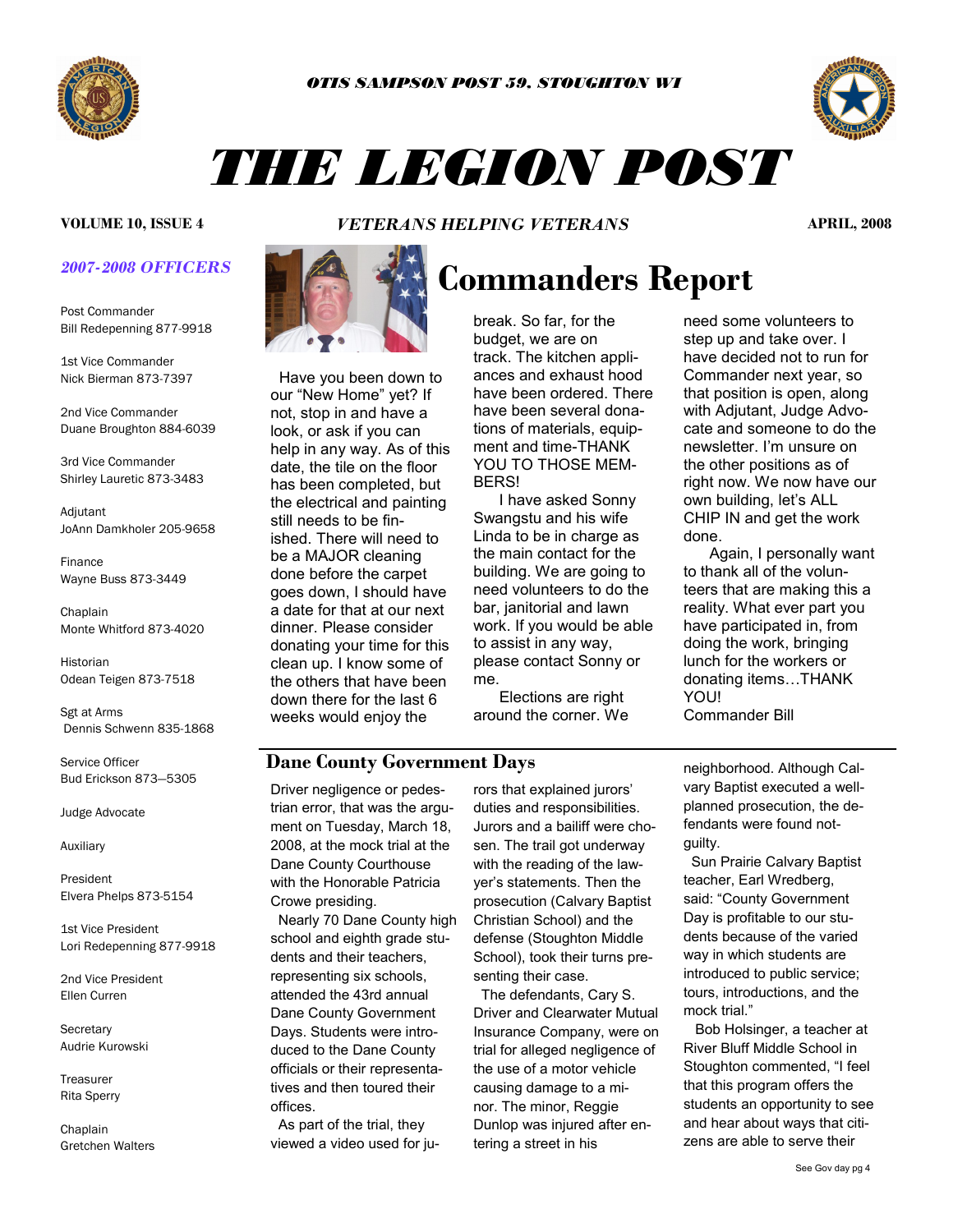

#### HI

I guess since I am back early Lori won't be doing the article so I will guess what they have been doing so here goes:

Your Winter Texan President is back early BUT you could have had better weather, we came back on Friday the 23<sup>rd</sup> of March in the snow storm you were having. I know you wanted us to remember what it was like to have snow. Last year in Texas it was cool but this

year was hot and they set some records when we

were there.

 I would like to Thank Lori Redepenning for taking over while I was gone and Gretchen Walters for getting the breakfast workers for me. It was all appreciated very much. I am sure you have heard I am not running for the Presidency for next year. I am retiring but will be there to help in every way I can of course. I will be continuing my member visitation as that is always very enjoyable.

 We are meeting in our new Post building on

Page Street , if you haven't seen it, stop in as it is becoming a beautiful building that we can be proud of for years to come. THANKS to all the Post and some Auxiliary members for helping in working on this project. We have a separate room for the auxiliary meetings which will be decorated as we would like it to be.

 To keep you up to date on what has been going on lately. We now have 12 Junior members. We also have a Junior running for Poppy Princess this year she is Colleen Mellert. I will have to give you more on what that involves in the next newsletter. A big THANKS to Mary

Zeller for fluffing all our poppies (1,200 of them at least), stuffing the envelopes for this newsletter(300), cutting out coupons and the list goes on of how she is helping us out. This is what you call behind the scenes work. Badger Girls State is coming up, the breakfast for them is Sunday the  $20<sup>th</sup>$  so please come out and support this project. Who the girls are yet is not known as of this writing (4/5).Thanks to those that helped at the Dane County B-Day meeting in March and our special barbecue maker. I had heard there were about 50-60

See Aux pg 4

### **CHAPLAINS CORNER**

 This month being April "Spring time in Wisconsin" A great time of re-birth. Re-birth of the many flowers, the trees, the grass that we will soon be mowing. Warmer days, cooking on the grill. All those things we have missed for the last several months.

 For me, it is also a time of sadness, as later today I will be going to Watertown for a visitation of a dear friend that just passed away. Actually "Ed" was my boss at one point. Ed hired me in May of 1980 to go to work as a Sales/ Service Representative for Provimi Veal at which time he was the Vice President. I have never worked as a sales person before, and I'll never forget the time he took me into the field to sell. Ed spoke to the prospective customer about the industry, showed interest in what the customers needs were, and let him know we could help him make more money on our feed program."Wow" that was selling? Any one could do that I felt. So from that day on I was the one to go into the field, Wisconsin, Minnesota, and Iowa. The feeling of accomplishment when gaining a new customer was just overwhelming, but even more than that, making Ed proud of me was of my top priority.

 Each one of us, whether we realize it or not is selling ourselves to others each day. We do it in our actions, our words and manners. I soon realized that the product would sell itself, all I had to do was sell myself to the prospective customer. Let this time of renewal make us aware of just how we are coming across to others. Treat others with kindness . Treat others as you would like to be treated. Keep this feeling of Spring time alive in your heart always.

 Though spring time is the time of new birth, a time of refreshing, a time of change, in Ed's case a time of passing. I know he is in a better place, but he will surly be missed by many. Let each of us take the time to enjoy the Spring time of year. The time of change. Let us be aware of the changes in others also. Let us be filled with kindness for others. Give a smile, a gentle word, a small act from the heart before its too late. Thank you Lord Jesus for the Spring time of year, for the re-birth, for all our friends today, and the new one's coming into our lives. Amen!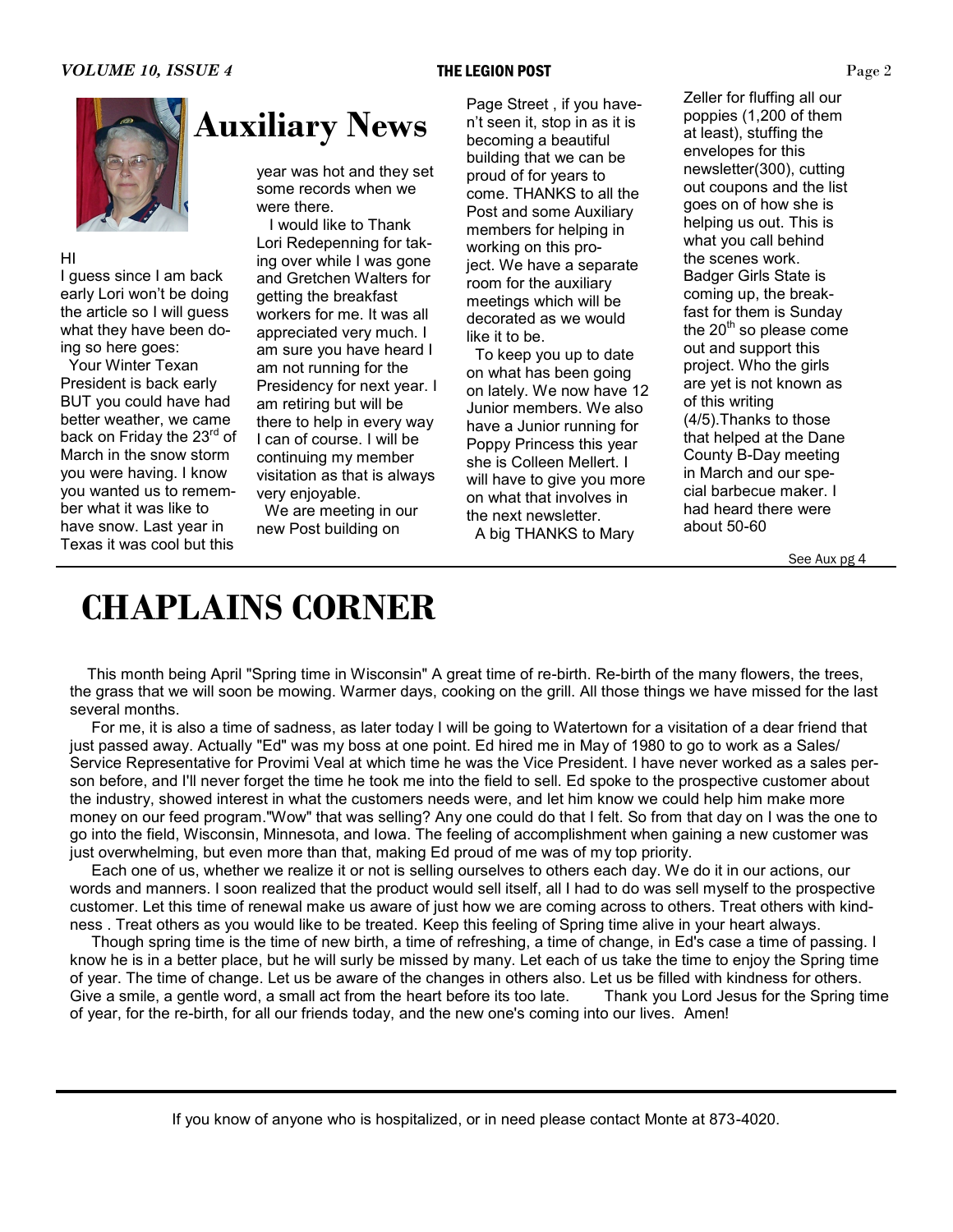| <b>April 2008</b>                |                                     |                                |                |                                 |                               |                                          |  |  |  |  |
|----------------------------------|-------------------------------------|--------------------------------|----------------|---------------------------------|-------------------------------|------------------------------------------|--|--|--|--|
| Sun                              | Mon                                 | <b>Tue</b>                     | <b>Wed</b>     | <b>Thu</b>                      | Fri                           | Sat                                      |  |  |  |  |
|                                  |                                     | $\overline{l}$                 | $\overline{2}$ | $\mathfrak{Z}$                  | $\overline{A}$                | 5                                        |  |  |  |  |
| 6                                | $\overline{7}$                      | 8                              | 9              | 10                              | $II$ Fish Fry<br>Waunakee 5-8 | $12$ Breakfast Post<br>501 7-11 am       |  |  |  |  |
| 13                               | $14$ Post meeting<br>7pm (New Bldg) | 15                             | 16             | 17                              | $18$ Fish Fry Post<br>481     | 19                                       |  |  |  |  |
| $20$ Post Breakfast<br>$7$ —noon | <i>21</i>                           | $22$ Post dinner<br>7pm (MASH) | 23             | $24$ Cty meeting<br>Verona 7:30 | 25                            | $26$ 3rd District<br>Conf Soldiers Grove |  |  |  |  |
| 27                               | 28                                  | 29                             | 30             |                                 |                               |                                          |  |  |  |  |

| <b>May 2008</b>                  |                                      |                     |     |                                       |                           |                                        |  |  |  |
|----------------------------------|--------------------------------------|---------------------|-----|---------------------------------------|---------------------------|----------------------------------------|--|--|--|
| Sun                              | <b>Mon</b>                           | <b>Tue</b>          | Wed | <b>Thu</b>                            | Fri                       | Sat                                    |  |  |  |
|                                  |                                      |                     |     | $\overline{l}$                        | $\overline{2}$            | $\mathfrak{Z}$                         |  |  |  |
| $\overline{A}$                   | 5                                    | 6                   | 7   | 8                                     | 9                         | $\it 10$ Breakfast Post<br>501 7-11 am |  |  |  |
| $II$ Mothers Day                 | $12$ Post Meeting<br>at new bldg 7PM | 13                  | 14  | 15                                    | $16$ Fish Fry Post<br>481 | $17$ Armed Forces<br>Day               |  |  |  |
| $18$ Post breakfast<br>$7$ —noon | 19                                   | 20                  | 21  | 22                                    | 23                        | 24                                     |  |  |  |
| 25                               | $26$ Memorial<br>Day Program         | $27_{Post\,dinner}$ | 28  | $29$ Cty meeting<br>Cross Plains 7:30 | 30                        | 31                                     |  |  |  |